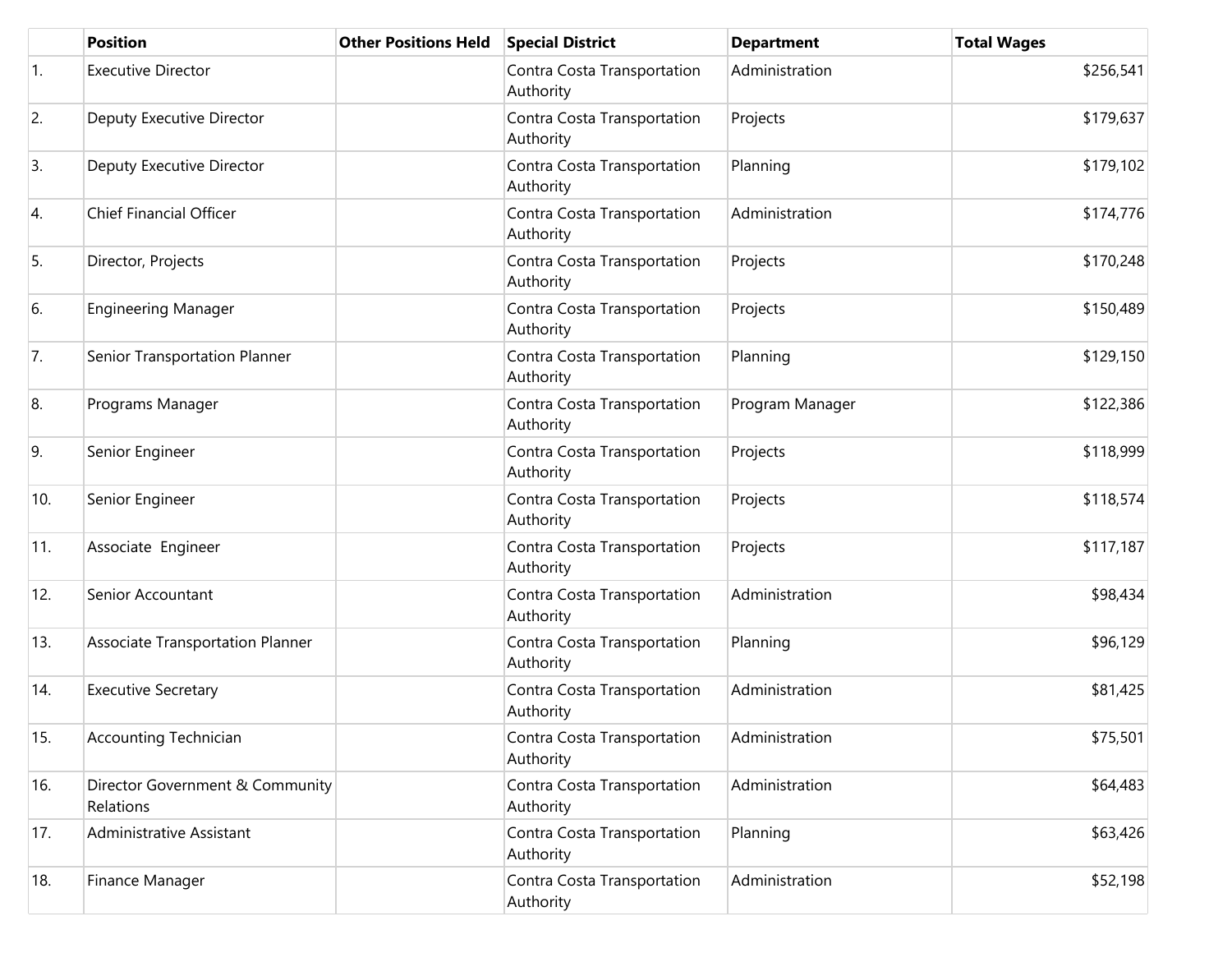| 19. | Finance Manager              | Contra Costa Transportation<br>Authority | Administration | \$48,983 |
|-----|------------------------------|------------------------------------------|----------------|----------|
| 20. | <b>Administrative Clerk</b>  | Contra Costa Transportation<br>Authority | Administration | \$41,462 |
| 21. | Director Of External Affairs | Contra Costa Transportation<br>Authority | Administration | \$39,239 |
| 22. | Administrative Assistant     | Contra Costa Transportation<br>Authority | Projects       | \$36,054 |
| 23. | <b>CCTA Board Member</b>     | Contra Costa Transportation<br>Authority | Administration | \$0      |
| 24. | <b>CCTA Board Member</b>     | Contra Costa Transportation<br>Authority | Administration | \$0      |
| 25. | <b>CCTA Board Member</b>     | Contra Costa Transportation<br>Authority | Administration | \$0      |
| 26. | <b>CCTA Board Member</b>     | Contra Costa Transportation<br>Authority | Administration | \$0      |
| 27. | <b>CCTA Board Member</b>     | Contra Costa Transportation<br>Authority | Administration | \$0      |
| 28. | <b>CCTA Board Member</b>     | Contra Costa Transportation<br>Authority | Administration | \$0      |
| 29. | <b>CCTA Board Member</b>     | Contra Costa Transportation<br>Authority | Administration | \$0      |
| 30. | <b>CCTA Board Member</b>     | Contra Costa Transportation<br>Authority | Administration | \$0      |
| 31. | <b>CCTA Board Member</b>     | Contra Costa Transportation<br>Authority | Administration | \$0      |
| 32. | <b>CCTA Board Member</b>     | Contra Costa Transportation<br>Authority | Administration | \$0      |
| 33. | <b>CCTA Board Member</b>     | Contra Costa Transportation<br>Authority | Administration | \$0      |
| 34. | <b>CCTA Board Member</b>     | Contra Costa Transportation<br>Authority | Administration | \$0      |
| 35. | <b>CCTA Board Member</b>     | Contra Costa Transportation<br>Authority | Administration | \$0      |
| 36. | <b>CCTA Board Member</b>     | Contra Costa Transportation<br>Authority | Administration | \$0      |